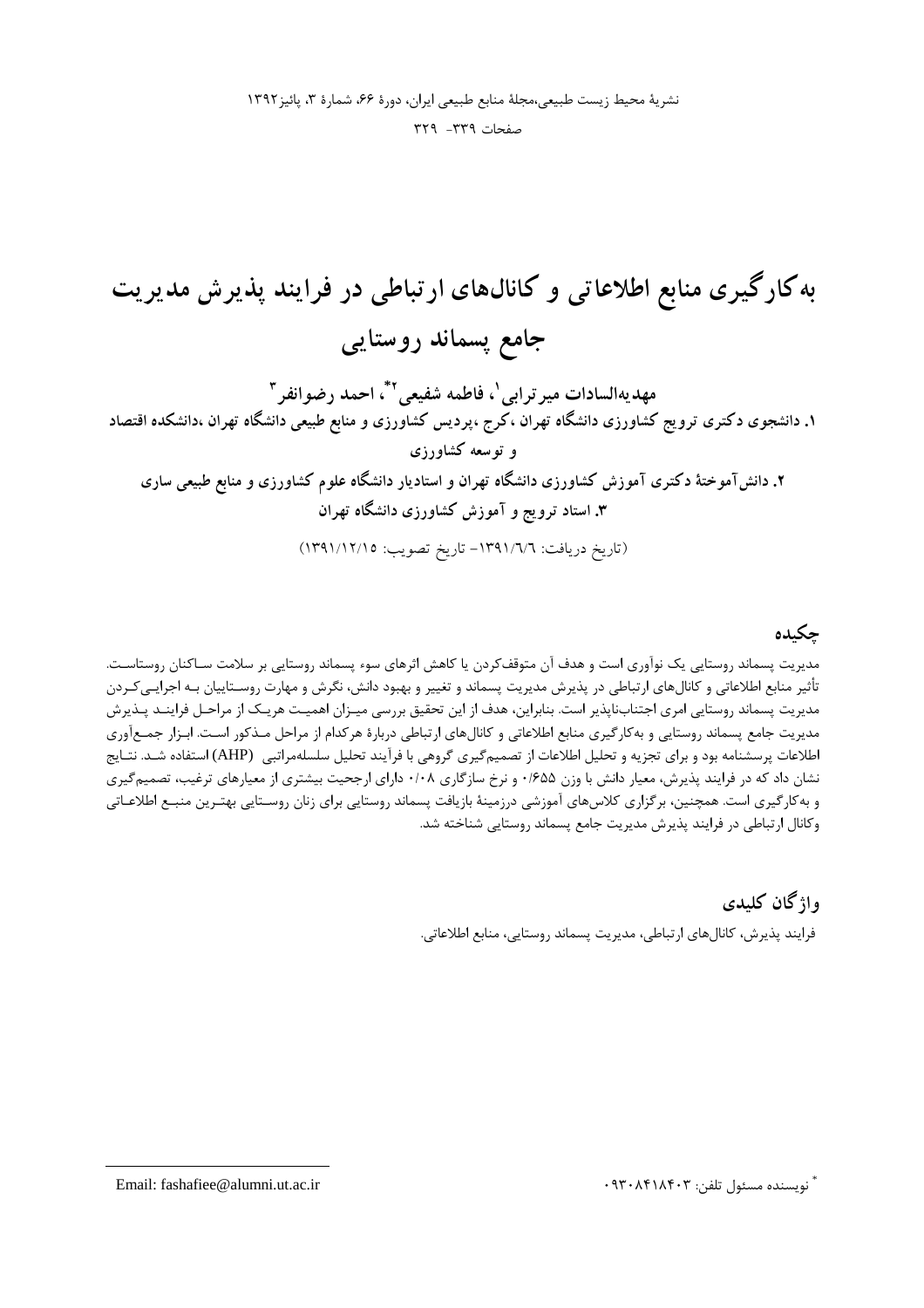#### ۱. مقدمه

امروزه حفظ منابع طبیعی یکی از مهمترین دغدغههای بشر است. از یکسو مصرف بی رویـهٔ منـابعطبیعـی ایـن ذخایر خدادادی را در معرض نابودی قرار داده و از سـوی دیگر آلودگیهای ناشی از مصرف این منابع به تهدیـدی جدی برای محیطزیست و سلامت انسـان تبـدیل شـده است (Najafi et al., 2009). در ایران، با محاسبهٔ ۸۰۰ گرم سرانهٔ تولید پســماند، روزانــه ۵۰۰۰۰ تــن پســماند تولید مـیشـود و در ایـن میـان تغییـر الگـوی مصـرف خانوارها، صنعتىشدن، افزايش درآمد خانوارها و توسـعهٔ راهها و ارتباطات، میزان سرانهٔ تولیـد پسـماند را افـزایش داده و سرانهٔ تولید پسماند روستاها را بـه شـهر نزدیـک كرده است (Lachinani et al., 2009). امروزه بی تردید برنامهریـزی بـرای مـدیریت صـحیح پسـماند و توجه به اثرهای زیانبار پسماند بر محیطزیست یکیی از اصول ضروری در راستای تأمین منافع بلندمدت توسـعهٔ پايدار كشور است (Najafi et al., 2009).

مدیریت پسماند مدیریت اعمالشده بـر پسـماندهای توليــدي بــا فعاليــتهــاي انســان اســت و هــدف آن متوقفساختن یا کاهش اثرهـای سـوء آنهـا بـر سـلامت انسان هاست. بنابراین، مـدیریت پسـماند یـک مجموعـه مقررات منسجم و سیستماتیک راجع به کنتـرل، تولیـد، ذخيره، جمع آوري، حمل و نقل، پردازش و دفع، منطبـق بر بهترين اصول بهداشت عمومي، اقتصـادي، حفاظـت از منابع، زیباشناسی و سایر ملزومات زیستمحیطی، تعریف می شود (Malekipour & Mahamedi, 2005).

براساس سرشماری نفوس و مسکن مرکز آمار ایران (سال ۱۳۸۵)، حـدود ۲۲/۲۳ میلیـون نفـر کـه حـدود ۳۱/۵۴ درصد از کل جمعیت کشور را شامل مے شوند در روسـتا سـكونت دارنـد. نتـايج آمـار كمـى و كيفـى یسماندهای جامـد روسـتایی (سـال ۱۳۸۷) نشـان داد میانگین سرانهٔ تولید پسماند روستایی ۰/۴۵ کیلوگرم بـهازای هـر نفـر در روز اسـت و ۵۳/۲ درصـد اجـزای پسماندهای روستایی کشور به مـواد فسـادپذیر مربـوط است (Interior Ministry, 2008). شایان ذکر است که میزان تولید پسماندهای روستایی و حتبی کیفیت آن با موقعیت جغرافیایی و شـرایط آب و هـوایی، نـرخ رشد جمعیت روستا، فصل هـای سـال، سـطح آمـوزش

روستاییان، اقدامات دهیاریها و سایر نهادهای مسئول بهصورت تشويق روستاييان به كـاهش توليـد پسـماند، وضعیت اقتصادی، معیشتی و سطح درآمد روستاییان رابطة مستقيمي دارد (Safa, 2007).

اجرای طرح مدیریت پسماند روستایی طبق قـانون مدیریت پسماندها مصوب ۱۳۸۳/۲/۲۰ مجلس شورای اسلامی بهمنظور حفظ محیط; یست برای کلیهٔ روستاها مطرح شد (Lachinani et al., 2009).

در بحــث مــديريت پســماندهاي روســتايي، مثــل پسماندهای شهری، عواملی چون میزان تولید پسـماند، جمعآوري، ذخيـرهسـازي در محـل، حمـل و نقـل، بازیافت، پردازش و دفع نهایی آنها در قالب عوامل مؤثر مديريتي مطرح است (Safa, 2007).

بےتوجهی به پسماندهای روستایی پیامدهای نــامطلوبي مثــل شــيوع انــواع بيمــاريهــا، آلــودگي محـيطزيسـت (آب، خـاك، هـوا)، هـدررفتن منـابع و سرمایهها را بهدنبال خواهد داشت. بنـابراین، مـدیریت یسماندهای روستایی یکی از مهمترین موضوعاتی است که باید از سوی مسئولان و روستانشـینان مـورد توجـه قرار گیرد (Khaledi et al., 2007).

در بیشـتر مـوارد، فقـدان آگـاهی لازم و اطلاعـات علمـی و درنهایـت غیراصـولی و غیرعلمـیبـودن نظـام مدیریت پسماندها به صرف هزینههـای زیـاد و اثرهـای نامطلوب زیستمحیطی و حتی بروز مشکلات بهداشتی در بين ساكنان روستا منجر مي شود. با توجه بـه اينكـه در دنیــای امــروز مشــارکت مردمــی یکــی از راههــای رسیدن به توسعهٔ پایدار است، حفاظت از محیطزیست و توسعهٔ پایدار روستایی فقط زمـانی مـیتوانـد مطـرح شود که کل جامعه بـهانـدازهٔ کـافی در صـحنه حضـور داشته باشند و در تصمیم گیری و اجرا مشـار کت کننـد (Safa, 2007).

مطـابق مـادة ۶ قــانون پســماندها، مسـئوليت فرهنگسازی، اطلاعرسـانی، آمـوزش نحـوهٔ جداســازی، جمعآوري و بازيافت پسماندها بر عهـدهٔ سـازمان صـدا و سیما و رسانهها قرار گرفته است و وزارت جهاد کشاورزی، صنایع و معـادن، کشـور و بهداشـت و درمـان موظف شدهاند به اطـلاع٫سـانی و آمـوزش روسـتاییان و توليدكنندگان اقدام كنند (Lachinani et al., 2009). برای اجـرای مـدیریت پسـماندهای روسـتایی لازم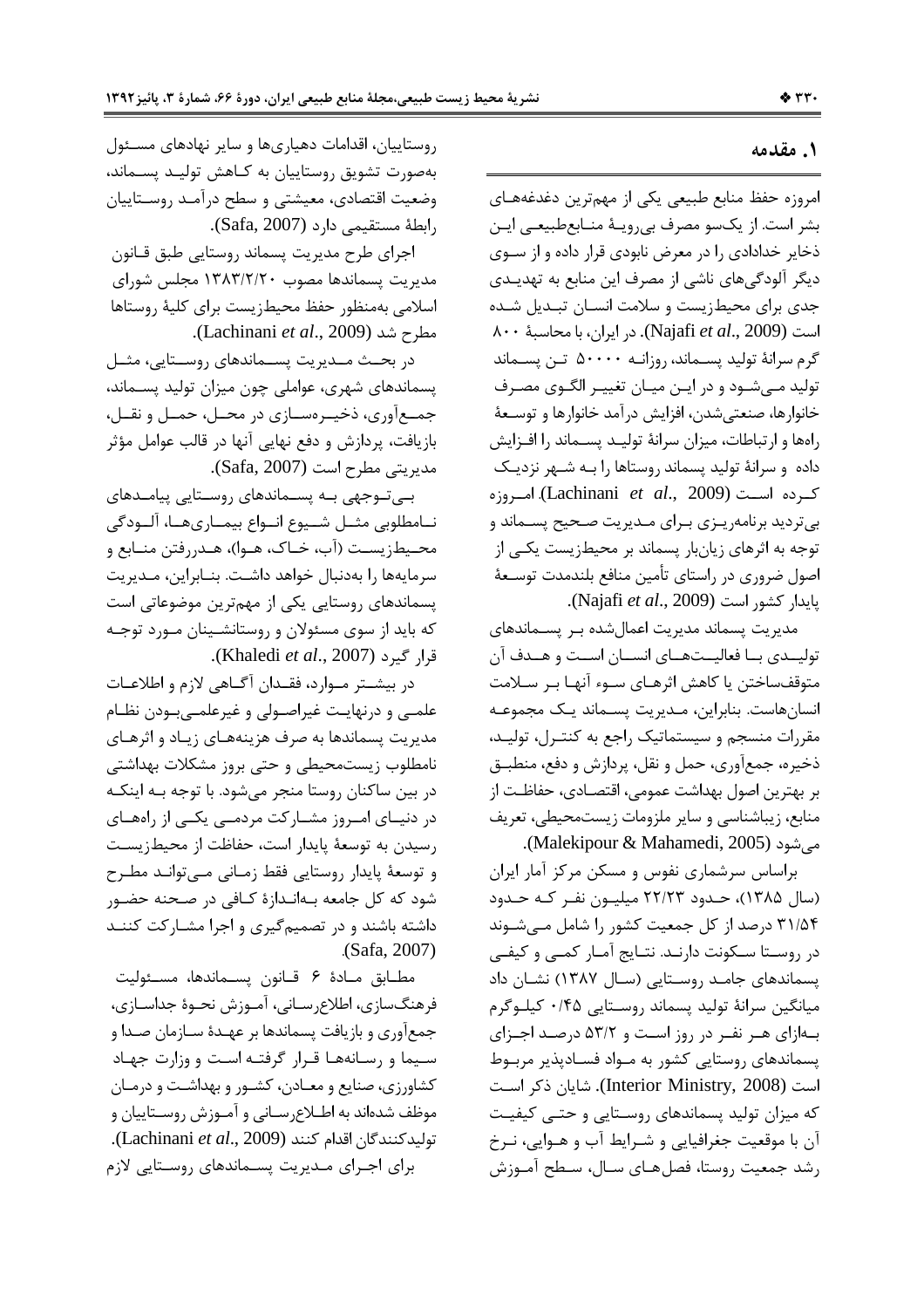است روستاییان از مفاهیم و مراحـل آن بـهمثابـهٔ یـک نوآوری آگاه شوند، آن را بپذیرنـد و اجرایـی کننـد. در این راستا، پیشـبرد نـوآوریای مثـل مـدیریت جـامع پسماند مستلزم به کار گیری ارتباطات است.

ادبیات موجود درزمینهٔ ارتباطات، پیششرطهای ویـژهای را بـرای موفقیـت و اثربخشـی کـاربرد منـابع اطلاعاتي و كانـالهـاي ارتبـاطي در مراحـل گونـاگون يذيرش نوآوري ها قائل شده است. شناخت و توجه به اين پیش شرطهـا از کارهـای اساسـی و اولیـهٔ موفقیـت در ییکارهای ار تبـاطی محسـوب مـی شـود. امـروزه در ک روشنی از ارتباطات بـهمثابـهٔ فراینـدی چندمرحلـهای بهوجود آمده است (Araysh, 1998). به اعتقاد راجرز، مدل تصميم نوآوري شامل: ١. اولـين اطـلاع راجـع بـه نوآورري، ٢. تشكيل نگرش دربارهٔ نـوآوري، ٣. تصـميم دربارهٔ پذیرش یا رد، ۴. اجرای ایدهٔ نو و ۵. تثبیت ایـن تصميم است (Ragers & Shoemaker, 2001). فراگرد اشاعهٔ نوآوری در بسیاری از موارد نوعی پیکار ارتباطی سنتی است و نتیجهٔ آن اغلب ایجاد تغییر در رفتار است و تغییر در آگـاهی و نگـرش جـزء مراحـل میانی بهشمار می آید. برای فردی که در زمینهٔ ارتباط برنامهريزيشده فعاليت مىكند، يقينأ فراگرد اقتباس مناسبترين بخش نظرية اشاعة نوأورى راجرز است که در آن فرد یـا گروهـی از افـراد بـا نــوعی نــوآوری مواجهاند و بهنحوی به آن واکنش نشان می دهند. امر ارتباط در سرتاسر فراگیرد رخ می دهد؛ یعنی، فیرد اطلاعات ناخواسته را دریافت میکند، به جستوجوی اطلاعات میپردازد و آن را مبادلـه مـیکنـد. امـا، در مرحلهٔ اقتباس است کـه تـأثیر و تـأثر میـان ارتبـاط جمعی و ارتباط میانشخصی دارای اهمیت اساسی .(Windahl et al., 2009).

درمورد برنامهريزي براي اشاعة نوآوريها ولزوم توجه به ارتباطهای مؤثر و در هرکدام از مراحل فرایند تصمیم نوآوري و تعيين اثربخشـي هركـدام از آنهـا در رسـاندن برنامهريـزان بـه يـك توسـعهٔ پايـدار و تعيـين وانتخـاب رسانههـای مناسـب، شـناخت نقـش منـابع اطلاعـاتی و کانالهای ارتباطی جایگاهی متمایز مےپابد. بههرحال،اینکه چه مجرا یا رسانهای برای انتقال یک پیام و ایجاد تغییر رفتاری انتخاب شود یکـی از پیچیـدهتـرین و بحثانگیز ترین مسائل در برنامهریزی ارتباطات است

(Rezvanfar & Zare, 2006). مسئلة اساسي در اثربخشی منابع اطلاعاتی و کانالهای ارتبـاطی مقیـاس ترکيب پوشش (درمعرضبودن) و اثرهـا (تغييـرات در رفتار و آگاهي) است و اين دو مورد با توجه بـه هزينــه، سهولت مديريت وتداوم پذيرى منابع وكانالها تكميل می شود (Windahl *et al.*, 2009). دسترس پنڈیری کانال هم یکی دیگر از مـواردی اسـت کـه مـورد تأکیـد تعدادی از پژوهشگران ارتباطات است. بانـدورا<sup>'</sup>، ضـمن اشاره به عواملی که در موفقیت فرایند ارتباط مؤثرنـد، بـه دسترس پذیری کانالهای ارتباطی اشاره کرده است. وی معتقد است برای افزایش اثربخشی یک فرایند ارتباطی، مجراهایی که پیام را منتقل مے کننـد بایـد در دسـترس مخاطب باشند (Rezvanfar & Zare, 2006). راجىرز همچنین به دسترس پذیری کانـالهـای شخصـی اشـاره کرده و آن را یکی از عوامل موفقیت و اثر بخشی کانال هـای ارتباطی بیـان کـرده اسـت (Araysh, 1998). منـابع اطلاعـاتي وكانـالهـاي ارتبـاطي، بـهلحـاظ اعتبـار، دســترس پـــذیری فیریکـــی و روانشــناختی و دیگــر ویژگیها، با یکدیگر متفـاوت|نــد. پیـامهـای گونـاگون، بستهبه ویژگی منابع اطلاعـاتی و کانـال هـای ارتبـاطی گوناگون یا ویژگی افـرادی کـه زیـر پوشـش آنهاینـد، ممکن است کاربردهای گوناگونی را ایجاب کند. در این راستا، راجرز بیان کرد، درزمینهٔ پیکارهای ارتبـاطی در کشورهای جهان سوم، علاقـه بـه کانـالهـای ارتبـاطی بزرگ مثل تلویزیون و ماهواره کاهش یافته است، امـا كانالهاي ارتباطي كوچك (مثـل ارتبـاط بـينفـردي، .(Windahl et al., 2009) كتابجه) اهميت يافتهاند با وجود اين، انتخاب بهتـرين منبـع اطلاعـاتي و كانـال ارتباطی در جهان سوم هنوز جنبهٔ نظری دارد، زیرا فقدان وسایل یا شرایط حاکم جایی بـرای انتخـاب بسـیار بـاقی نمي گذارد. در عمل، يک فرد ممکــن اسـت فقـط بتوانـد کانال ارتباطی مناسب و اثیربخش را در شیرایط خاصبی انتخـاب کنـد کـه ايـن خـود دسـتاورد کمـی نيسـت .(Rezvanfar  $&$  Zare, 2006)

با توجـه بـه رويكـرد وضـعيتى در برنامـهريـزى ارتباطات، برنامهريـز در اسـتفاده از منـابع اطلاعـاتي و كانالهاى ارتباطي هميشه بايد بـهدنبـال فرضـيههـاى جـايگزين باشـد و برمبنــاي آن فرضـيههـا بينديشـد.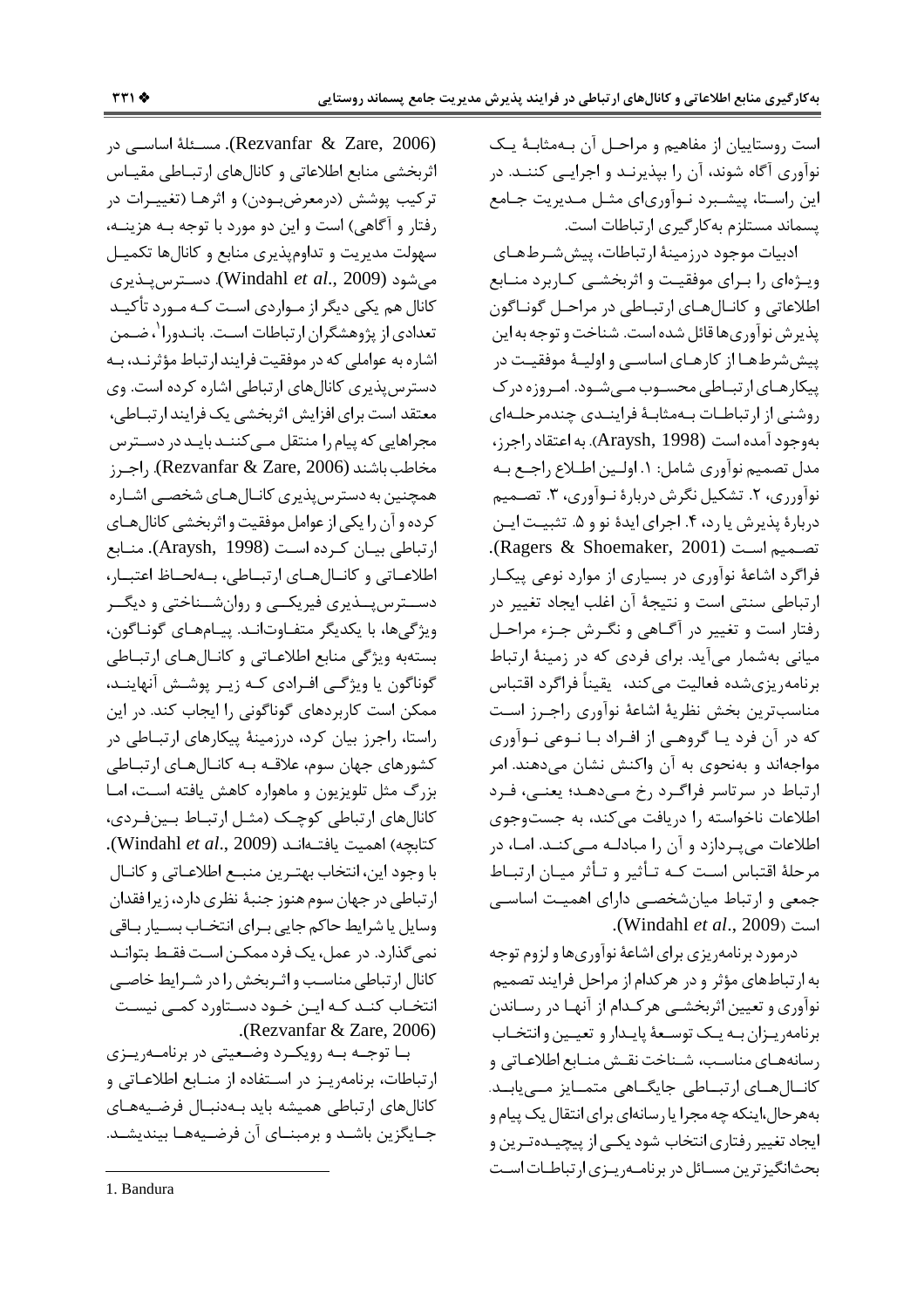Hornik (1989) پنج نوع از اين فرضـيههـا را مطـرح كـرده اسـت. دو فرضـيهٔ نخسـت در تحقـق تغييـرات رفتـاري بـه منـابع اطلاعـاتي و كانـالهـاي ارتبـاطي بینفردی (یعنے عوامل محیطے) اهمیت زیادی می دهند. سه فرضیهٔ دیگر اهمیت کمتری بـرای منــابع اطلاعاتی و کانالهای ارتباطی بینفردی قائـل|نـد و بـه تأثیرهای ناشی از منابع اطلاعاتی و کانالهای ارتبـاطی جهان شهري توجه مي كنند. اين فرضيهها شامل:

- ١. فرضيهٔ فقـط تـأثيرهـاي عامـل: اثرهـا از راه روابـط بينفردي توليـد مـىشـوند و منـابع اطلاعـاتى و کانالهای ارتباطی جهانشهری دخالتی ندارند؛
- ٢. فرضية ضرورت عامل براي تأثيرهاي رسانهها: منابع اطلاعاتی و کانال های ارتباطی جهان شهری مؤثرند، اما تأثير آنها فقط با حضور يک عامل محيطي بـروز مے کند؛
- ٣. فرضيهٔ افزايشــي: منــابع اطلاعــاتي و كانــالهــاي ارتباطي جهان شهري و منابع اطلاعاتي و كانال هاي ارتباطي بينفردي، هر دو، مي تواننـد موجـد تغييـر باشند، اما مستقل از یکدیگر عمل میکنند؛
- ۴. فرضيهٔ جـايگزيني: منـابع اطلاعـاتي و كانـال هـاي ارتباطي جهان شهري و بينفردي، هر دو، مؤثرنـد و مي توانند جايگزين پکديگر شوند؛
- ۵. فرضیهٔ تقویت: هر دوی منابع اطلاعاتی و کانالهای ارتبــاطي جهــان شــهري و بــينڧـردي داراي تــأثير مستقل|ند، اما با یک کنش متقابل مثبت (همان).

در این قسمت، برخی پژوهشهای مربوط در ایـن زمینـه بررسـی شـده اسـت تـابا تحليـل نتـايج و روششناسیهای بهکار گرفتهشده، چـارچوب مفهـومی پژوهش سازماندهی شود.

Nooripoor و همكاران (2008) در تحقيق خــود، با استفاده از تکنیک AHP'۰ نشان دادنـد ,ســانههـای ارتباطی محلی مثل جشنوارههای محلی و رسـانههـای نوين، بهويژه اينترنت و تلويزيون، از مفيدترين رسانههـا در فرايند باغباني پايدار بودند.

Khaledi و همكـاران (2007) وضـعيت بازيافـت پسماندهای روستای برغان را بررسی کردنـد. براسـاس نتایج بهدستآمده و آگاهی کم روستاییان از تفکیـک و بازیافت پسـماندهای روسـتایی بـرای بهبـود وضـعیت

پسـماندهای روسـتایی، برگـزاری دورههـای آموزشــی متناسب با سطح سواد روستاييان در اولويت قرار گرفـت. همچنــين، تهيــهٔ پوســتر و بروشــور، بازديــد از کارخانــههــا و مراکــز تفکيــک و بازيافــت و برگــزارى مسابقهها بههمراه جـايزه بـراي آگــاهي هرچــه بيشــتر روستاییان از موضوع را در مراتب بعدی مطرح کردند.

Safa (2007) اجزای گوناگون یک سیستم اجرایی مدیریت پسماندهای روستایی که از سوی دهیاریهـا و با هـدايت و برنامـهريـزى وزارت كشـور در روسـتاهاى دارای دهیاری در حال اجراست را بررسی کرد و موارد بررسی شده شامل مباحث تولید، ذخیرهسـازی موقـت، جمع آوري و حمل، شيوههاي گوناگون دفع و همچنين بحث آمــوزش و جلــب مشــاركت مردمــى در ســطح روستاها بر راهبردهای موجود در کشور و هـم موانـع و مشکلات مدیریتی و اجرایی مبتنی بود.

Shafiee و همكــاران (2009) در تحقيـــق خـــود نشان دادند که مهمترین عوامل ارتباطی مؤثر بر نگرش روستاییان دربارهٔ به کارگیری عملیات حفاظت خاک برای توسعهٔ پایدار روستایی، بهترتیب اهمیت، منابع یا كانالهاي جهان شهري، منابع يا كانـالهـاي سـازماني، محلي و ارتباط جمعي بودند.

Rezvanfar و Zare) در پژوهشــي بــراي شناسایی نقش منابع اطلاعاتی و کانالهای ارتبـاطی در مراحل گوناگون تصمیم نوآوری دربارهٔ پذیرش فنـاوری در میان صیادان استان بوشهر، بـه ایــن نتیجــه  $\mathrm{GPS}$ رسیدند که تلویزیون اثربخشترین کانال ارتباطی است. پس از تلویزیون، همکـاران و بهـرهبـرداران، دوسـتان و آشـنایان و رادیـو در مراتـب بعـدی قـرار گرفتنــد. كماثرترين منابع اطلاعاتي و كانالهاي ارتباطي بهترتيب مروجان، روزنامه و جزوهها و نشريهها بودند.

Rezvanfar و Sookhtanlo در يزوهشبي نشان دادند که نقش برنامـههـای رادیـو- تلویزیـونی بـر رفتار ارتباطی کشاورزان بسیار ناچیز بود و میزان شرکت در دورههــاي آموزشـــي و ترويجـــي بيشـــترين متغيـــر تأثیرگذار در عامل ارتباط کشاورزان دامدار با مروجـان و محققان بود.

Meallem و همكـاران (2010) تحقيقــى دربـارة خطرهای زیستمحیطے الگوهـای دفـع پسـماندها در

<sup>2 .</sup>Global Position System

<sup>1.</sup> Analytical Hierarchy Process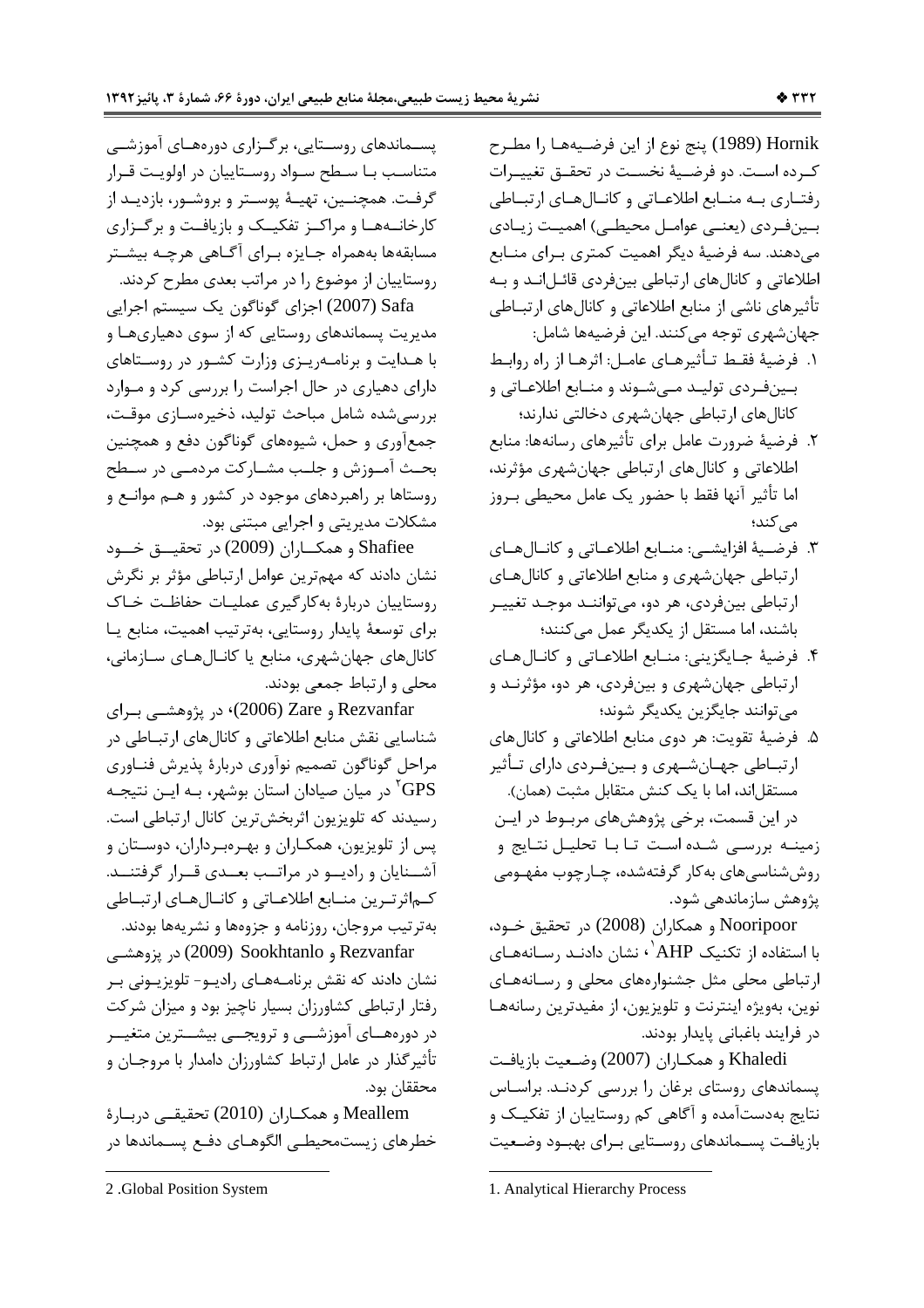روستای بادیهنشـین ناشـناختهای در منطقـهٔ نگـو<sup>\</sup> در فلســطين اشــغالي انجــام دادنــد. آنهــا گــذر از توليــد پسماندها به روش سنتی و دفع آنها بـه روش متـداول، ترکیــب متــداول پســماندها و میــزان آشــکارکــردن خطرهای زیستمحیطے مرتبط با پسـماندها بـرای روسـتاييان را بررســي كردنــد. نتــايج نشــان داد كــه يسماندهاى بسيار تلنبارشـدة نزديـك خانوارهـا شـيوة زندگی نوپنی برای مصرفکنندگان، هم از نظر محلی و هم از نظـر سـاخت پسـماندهای مـذکور، ایجـاد کـرد. ساکنان روستا سطح بالایی از نگرانی دربارهٔ خطرهـای زیستمحیطی را ابراز کردنـد، بـا وجـود ایـن، دفـع یـا كـــاهش خطرهـــاى زيســـتمحيطـــى پســـماندهاى سازمان نيافته تحقق نيافته بود.

همانطوركه راجرز در مدل جديد تصميم نوأوري بيان کرده است، متغیرهای ارتباطی ، از عوامل مهم اثرگذار در هريــک ازمراحلدانش،ترغيب،تصــميم،اجرا و تثبيــتانــد. بنابراین، بررسی نقش منابع اطلاعاتی و کانالهای ارتباطی بـهمثابـهٔ متغیرهایارتبـاطیمی تواندراهگشـای تنگناهـا و مشکلات موجود بـر سـر راه پــذیرش یــک نــوآوری باشــد ومناسبترین کانبال ارتبیاطی را بیرای انتقبال پیبام یک نوآوري ويژه در هركدام از مراحل تصميم نـوآوري معرفـي CAraysh, 1998).

در جمــع بنــدي بايــد بگــوييم منــابع اطلاعــاتي و کانال های ارتباطی رسالت بزرگی برای پذیرش مـدیریت یسماند بر عهده دارند و میزان تأثیر استفاده از این منابع اطلاعاتی و کانالهای ارتباطی در تغییر و بهبود دانـش و نگرش روسـتاييان بـه اجرايـيكـردن مـديريت پسـماند روستایی اجتنابناپذیر است. در ایـن تحقیـق، کوشـش شده است مناسبترين منـابع اطلاعـاتي و كانـالهـاي ارتباطی در هرکدام از مراحل پذیرش مـدیریت پسـماند روستايي با تعيين اولويت مشخص شود.

### ٢.مواد و روشها

بیش از پنج دهـه از ارائـهٔ اولـین روشهـای تعیـین اولویتها در بخشهای گوناگون میگذرد. هنگامی ک تصمیم گیرنده با اهداف متعددی روبهروست و انتخـاب بین جایگزینها<sup>۲</sup> برای وی مشکلآفرین است، میتوانـد

1. Negev

از ابزار توانمند فرايند تحليل سلسلهمراتبي (AHP) بهره گیرد کـه در ابتـدا از ســوی تومــاس ال ســاعتی ٔ توسعه يافت (Wayne & Albright, 2008).

اساس فرايند تحليل سلسلهمراتبي بر مقايسـههـاي زوجی جایگزینهـا و معیارهـای تصـمیمگیـری اسـت (Ghodsypour, 2006). برای چنین مقایسههایی جمعآوری اطلاعات از تصمیم گیرنـدگان لازم اسـت. در این روش، بەدلیـل اینکـه پاسـخ‹هنـده، جـدا از سـایر عوامل، فقـط دو عامـل را نسـبت بـه هـم مـى سـنجد، اطلاعات ارزشمندی را برای مسئلهٔ مورد بررسی فـراهم میآورد و فرآینـد تصـمیمگیـری را منطقـی مـی کنـد (Saaty, 1994). فرآيند تجزيه و تحليل سلسلهمراتبي روشی منعطف، قـوی و سـاده بـرای تصـمیم گیـری در شرایطی است کـه معیارهـای تصـمیمگیـری متضـاد انتخاب بین گزینهها را با مشکل مواجـه مــ ،کنـد. ایـن روش تاکنون کاربردهـای متعـددی در علـوم گونـاگون داشته است (Bertolini, 2006).

١.٢. مراحل فرايند تحليل سلسلهمراتبي فرايند تحليل سلسلهمراتبي را مي توان با تشكيل درخـت سلسلهمراتبي، تعيين معيارها، زيرمعيارها و جايگزينهـا، گردآوری دادهها، عملیات محاسبهٔ دادهها، نرخ ناسازگاری و تلفيق رسم و اجرا كرد (2006,Ghodsypour ).

۱.۱.۲. رسم و تشریح درخت سلسلهمراتبی هدف: پرسش اصلي تحقيق يـا مسـئلهاي كـه حـل آن مـورد نظـر اسـت. هـدف تحقيـق حاضـر درجـهبنـدى مناسب ترین منابع اطلاعاتی و کانـالهـای ارتبـاطی در هر کدام از مراحل پذیرش مدیریت پسـماند روسـتایی و همچنین ارائهٔ مطلوبترین سناریو با اسـتفاده از منــابع اطلاعاتی و کانالهای ارتباطی برای پـذیرش مـدیریت پسماند روستایی است.

معيارها: ملاكـهاي متضمن هدف و سازندهٔ آن. معيارها، در واقع، سنگ محک هدف یا وسیلهٔ اندازهگیـری آن|نـد. در این مطالعه، با توجه به نظریهٔ اشاعهٔ نوآوری راجـرز (فراینــد يذيرش نوآوري)، چهار معيار انتخـاب شــده اسـت؛ بـا ايــن تمايز كه مرحلهٔ ينجم فرايند يذيرش -تثبيت-از معيارهـاي مذكور حذف شده است، زيرا در اين مرحله منابع اطلاعـاتي

<sup>2.</sup> Alternatives

<sup>3.</sup> Thomas L Saaty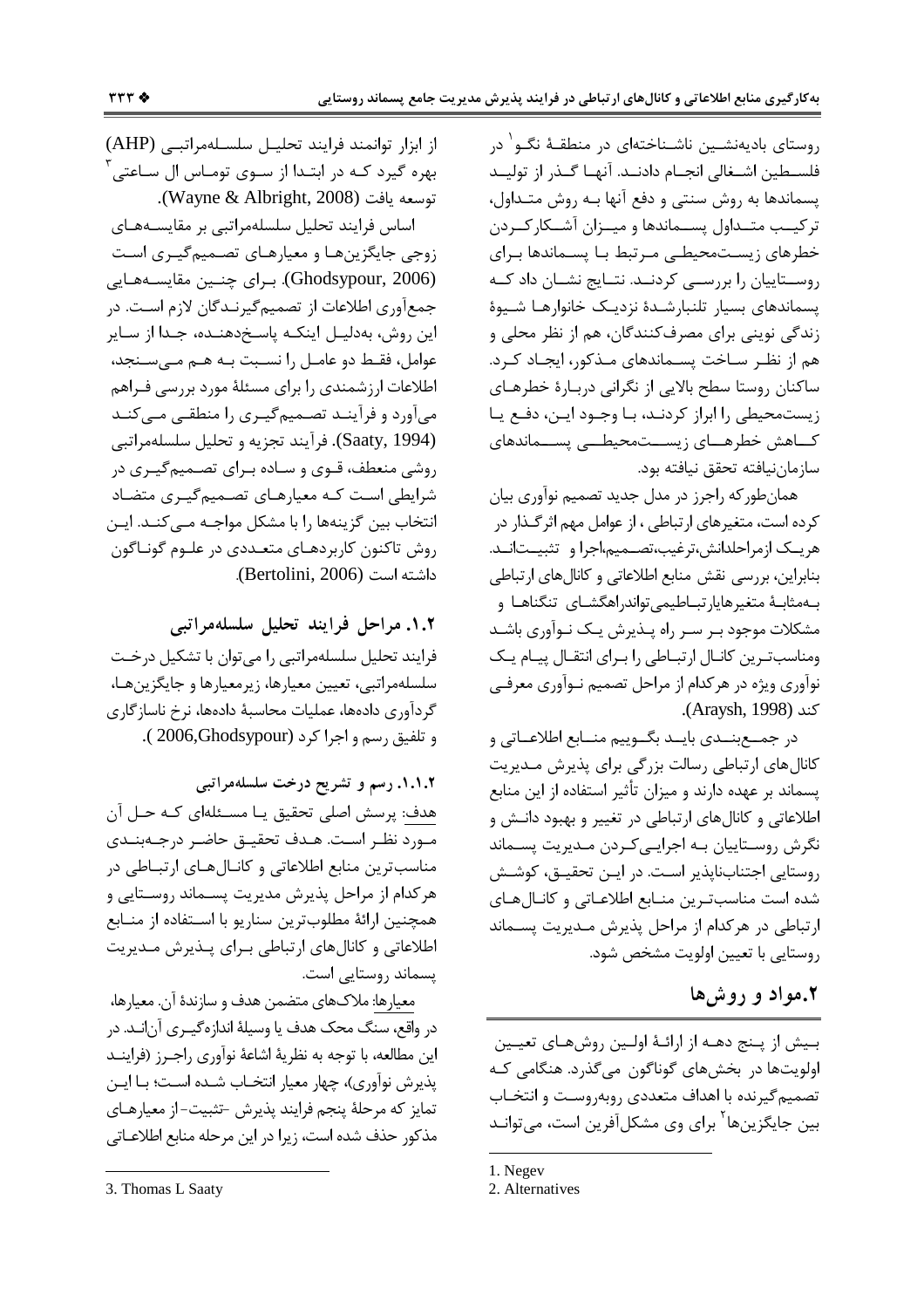و کانال های ارتباطی کاربرد کمتری دارنـد. چهـار معيـار انتخابی فرایند پذیرش به شرح ذیل|ند:

معيــار اول (I1) = دانــش، معيــار دوم (I2) = ترغيــب، معیار سـوم (I3)=تصـمیمگیـری و معیـار چهـارم (I4)= بەكا<sub>ر</sub> گىرى.

جايگزينها: جايگزينهـا درواقـع منظـور و مقصـد هدف در درخت سلسلهمراتبی اند و پاسخ هدف از میـان جايگزين هاي رسمشده بهدست مي آيد. در مواردي كـه از این تکنیک بهمنظور انتخاب یا اولویتبندی اسـتفاده مے شود، معمولاً محقق جایگزین ها را تعیین مے کنــد، زیرا اوست که تعیین میکند انتخاب باید از میان کدام جايگزينها صورت گيرد يـا چـه جـايگزينهـايي بايـد اولويتبندي شود. در تحقيق حاضر، جايگزينها شـامل منابع اطلاعاتی و کانالهای ارتباطی مؤثر در پـذیرش مديريت يسماند و به شرح ذيل اند:

پوسـتر و بروشـور درزمينــهٔ مـديريت جـامع $=$ پسماند روستایی؛

برنامــههــای تلویزیــونی آموزشــی درزمینــهٔ $\mathbb{C}2$ مديريت جامع پسماند روستايي؛

بر گزاری کلاسهای آموزشــی بـرای بازیافـت $\mathbb{C}3$ پسماندهای روستایی برای زنان روستایی؛ C4= داير كردن مراكز مديريت پسماند در روستاها؛ C5= برگـزاری نمایشــگاههــای محلــی درزمینــهٔ مدیریت پسماند برای روستاییان؛ احداث مکان مناسب برای تفکیک و بازیافت $=$ C6 در روستاها؛ C7= نصب تابلو درزمينهٔ مديريت پسماند در نقـاط گوناگون روستاها برای اطلاع هرچه بیشتر روستاییان؛

C8= برگزاری مسابقهها و دورههای آموزشی مـدیریت یسماند در مدرسهها برای دانش آموزان روستایی.

#### ۲.۱.۲. گر دآوری دادهها

برای گردآوری دادهها، رسم و اجرای سه مرحله ضروری است. ایـن مراحـل شـامل طراحـی پرسشـنامه بـرای گردآوري دادهها، تعيين جامعه، حجم نمونـه و طراحـي جدولهای مقایسههای زوجی است.

طراحی پرسشـنامه: در ایـن بخـش، بـا اسـتفاده از معیارهای استانداردشده، پرسشنامهٔ گردآوری دادهها طراحي شده است. پرسشنامهها بهصورت مقايسهٔ زوجي

معیارها طراحی شده و پرسششونده براساس آن پاسخ داده است. در تحقیق حاضر نیز پرسشنامه با توجـه بـه چهار معيار و هشت جايگزين طراحي شد.

تعيين جامعهٔ نمونــه: در ايــن روش، انتخــاب افــراد پرسششونده بهصورت عمدی و نمونهگیری بـهصـورت غیراحتمالی صورت می گیرد و از انتخاب تصادفی افـراد بهشدت باید پرهیز کرد. بنابراین، در این روش از نــوعی نمونه گیری غیراحتمالی با عنوان نمونهگیـری هدفمنـد استفاده شده است. نمونهٔ هدفمند را محقق، با توجه به هدف تحقیق و شـرایط موجـود، انتخـاب مـی کنـد. در تحقيق حاضر، ازآنجاكه كارشناسان حوزة محيطزيست در دفتر محیطزیست و توسعهٔ پایدار وزارت کشـاورزی، دفتر توسعة يايدار واقتصاد محيطزيست، معاونت آموزش و پژوهش سازمان حفاظت از محـيطزيسـت و سـازمان مـديريت يسـماند متوليـان مـديريت يسـماند روسـتايي بودنــد، در ايــن تحقيــق، ١٠ كارشــناس و متخصص در حوزهٔ محیطزیست روسـتایی ایـن دفـاتر بهمثابهٔ نمونه مورد پرسش قرار گرفتند.

جدول مقايسهٔ زوجي: ايـن بخـش شـامل سـه نـوع جدول است: جدول ماتريس مقايسهٔ زوجي جايگزين ها و آخرين سطح زيرمعيارها، جدول ماتريس مقايسهٔ زوجـي معيارها و زيرمعيارها و جدول مـاتريس مقايســهٔ زوجــى معیارها بـا یکـدیگر اسـت. در فراینـد تجزیـه و تحلیـل سلسلهمراتبي، با استفاده از منطق فازي، جدولي ٩ يا ١١ درجهای تهیه می شود که برای هـر وضـعیت از مقایسـهٔ یک عدد درنظر گرفتــه شــده اسـت (Saaty, 1994). در تحقيق حاضر، براي مثال برتري I1 بر I2 از نظـر گزينــهٔ در مقايســهٔ زوجــي معــين شــده اســت. در مقايســهٔ C1 زوجي به اين سؤالها پاسخ داده شده است كه كـدام دو معیار فرایند پذیرش از نظر گزینـههـای C1 تــا C8 بـر یکدیگر برتری دارند؟ این برتری چقدر است؟

#### ٢.١.٢. عمليات محاسبه دادهها

محاسبهٔ دادهها عملیاتی بهنسبت پیچیده است و به همین منظور، نرمافزار Expert Choice طراحـی شـده است. ابتدا، پس از ثبت پاسخهای پرسـششوندگان بـه يرســش هـا، عمليـات تركيـب جـدول هـاى مقايســهاى پرسش شوندگان با یکدیگر شـروع خواهـد شـد. فراینـد تحلیل سلسلهمراتبی برای این منظور از میانگین هندسی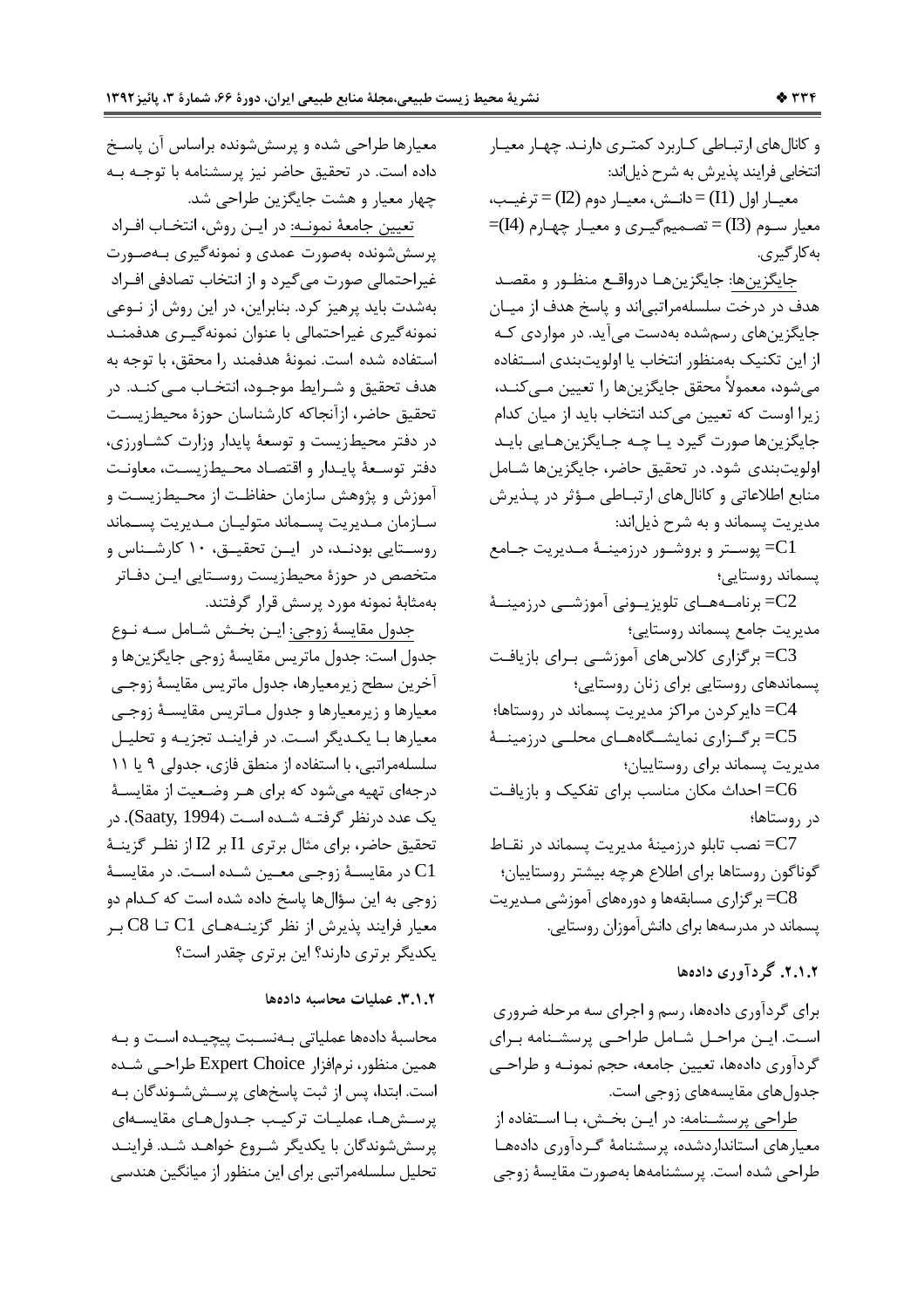بهره برده است. در فراينـد تحليـل سلسـلهمراتبـي بـا استفاده از میانگین هندسی، میانگین مقایسهٔ جایگزینها با زیرمعیارها، معیارها و زیرمعیارها و همچنین معیارها بـا یکدیگر محاسبه خواهـد شـد (Ghodsypour, 2006). مرحلهٔ بعدی استخراج اولویتهاست؛ در ایـن مرحلـه، اولویت یا وزن هر زیرمعیار در مقایسه با دیگر زیرمعیارها تعیین شود. بـرای تعیـین اولویـت هریـک از گـروههـای مقايسەشدە، گذر از مرحلهٔ نرمال سازى لازم است (همان). دادههای حاصل از محاسبات با نرمافزار مذکور در بخـش نتايج نشان داده شده است.

# ۳. نتايج

مقایسهٔ زوجی معیارهای فرایند پـذیرش در شـکل زیـر نشان داده شده است. طبــق شــكل ۱، همــان گونــه كــه ملاحظه مے شود، در فرایند پذیرش معیار دانش بـا وزن ۰/۶۵۵ و نرخ سازگاری ۰/۰۸ بر معیارهای ترغیب، تصمیم گیری و به کارگیری برتری دارد. همچنین، نظـر متخصصان حوزهٔ مـدیریت جـامع پسـماند روسـتایی از نظر اهميت مراحل پذيرش با مراحـل فراينــد پــذيرش نوآوري راجرز مطابق است.

| 11      | .655 |  |
|---------|------|--|
| $_{12}$ | .174 |  |
| 13      | .104 |  |
| 14      | .067 |  |

شکل ۱. ضریب اهمیت معیارهای ارزیابی در سطح اول ساختار سلسلهمراتبی مقایسهٔ اهمیت معیارهای پیشنهادی بهمنظور دستیابی به هدف

در سـطح معيــار دانــش، مقايســهٔ زوجــی منــابع اطلاعاتی و کانـال هـای ارتبـاطی در پـذیرش مـدیریت جامع يسماند روستايي طبق شكل ٢ نشــان داده شــده است که برگزاری کلاسهای آموزشـی دربـارهٔ بازیافـت

پســماندهای روســتایی بــرای زنــان روســتایی بــا وزن ۰/۲۹۹ و نرخ سازگاری ۰/۰۷ اهمیت بیشتری از سـایر منابع اطلاعاتی و کانالهای ارتباطی دارد.



شکل ۲. ضریب اهمیت معیارهای ارزیابی در سطح دوم ساختار سلسلهمراتبی مقایسهٔ اولویت راهبردها با توجه به معیار دانش

در سطح معيار دوم يعني ترغيب، مقايســهٔ زوجــي منــابع اطلاعــاتي و كانــالهــاي ارتبــاطي در پــذيرش مديريت جامع پسماند روستايي طبـق شـكل ٣ نشـان داده شده است. برگزاری کـلاس۵هـای آموزشــی دربـارهٔ

بازیافت پسماندهای روستایی بـرای زنـان روسـتایی بـا وزن ۰/۲۶۳ و نرخ سازگاری ۰/۰۹ اهمیت بیشتری از سایر منابع اطلاعاتی و کانالهای ارتباطی دارد.



شکل ۳. ضریب اهمیت معیارهای ارزیابی در سطح دوم ساختار سلسلهمراتبی مقایسهٔ اولویت راهبردها با توجه به معیار ترغیب

C<sub>3</sub>

C<sub>2</sub>

 $C1$ 

C<sub>4</sub> C<sub>5</sub>

C<sub>6</sub>

C7

C<sub>8</sub>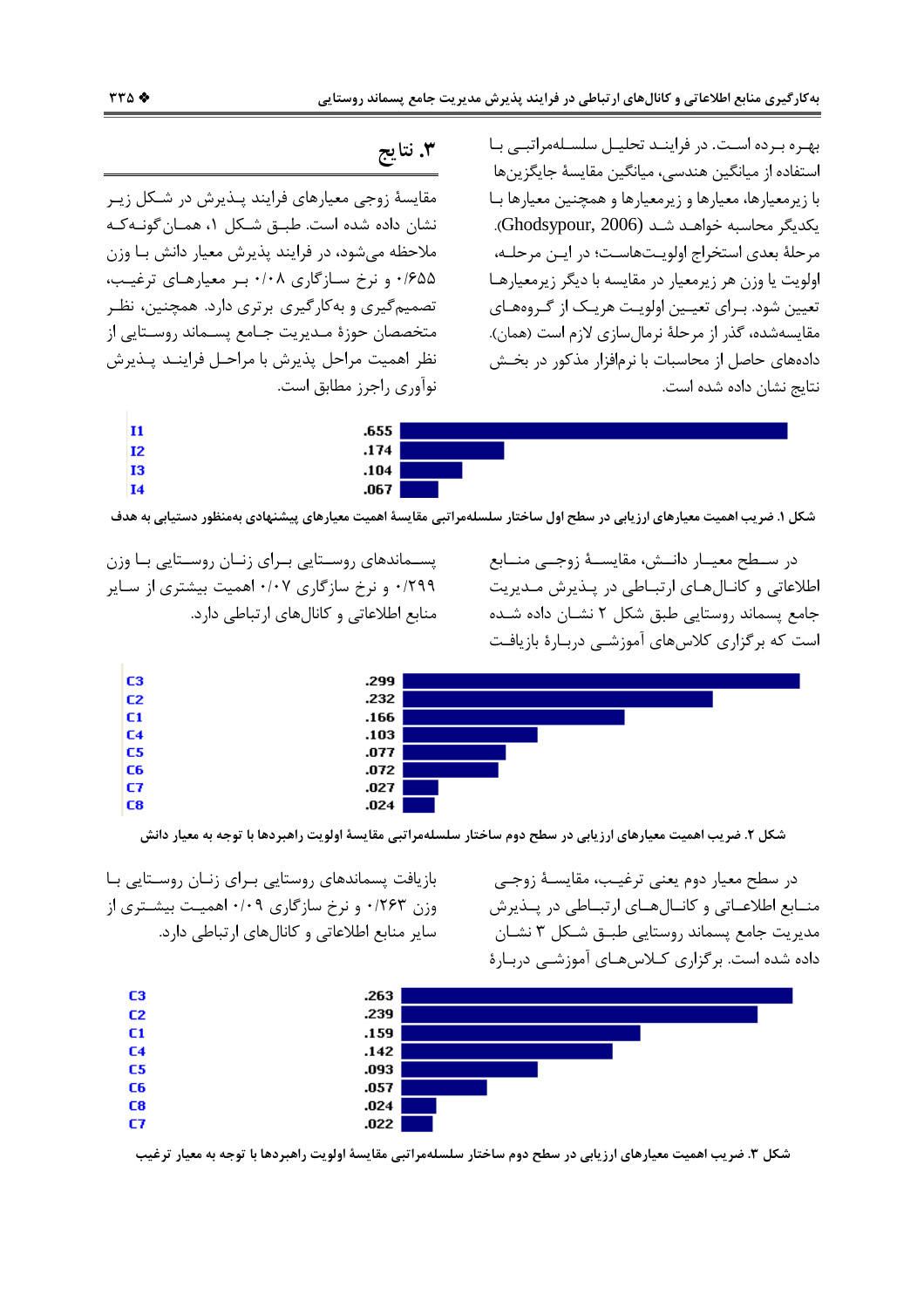در سطح معيار تصميم گيري، مقايسهٔ زوجـي منــابع اطلاعاتی و کانالهای ارتباطی در پذیرش مدیریت جامع يسماند روستايي طبق شكل ۴ نشـان داده شـده است. برنامههای تلویزیونی آموزشی درزمینـهٔ مـدیریت

جامع پسماند روستایی با وزن ۰/۲۷۲ و نرخ سـازگاری ۰/۰۹ اهمیـت بیشـتری از سـایر منـابع اطلاعـاتی و کانال های ارتباطی دارد.



شکل ۴. ضریب اهمیت معیارهای ارزیابی در سطح دوم ساختار سلسلهمراتبی مقایسهٔ اولویت راهبردها با توجه به معیار تصمیم ًکیری

در سطح معيار به كارگيرى، مقايسـهٔ زوجـى منـابع اطلاعاتی و کانـال هـای ارتبـاطی در پـذیرش مـدیریت جامع پسماند روستایی طبق شکل ۵ نشـان داده شــده است. برگـزاری کــلاس&ـای آموزشــی دربـارهٔ بازیافـت

پســماندهای روســتایی بــرای زنــان روســتایی بــا وزن ۰/۳۱۷ و نرخ سازگاری ۰/۰۵ اهمیت بیشتری از سـایر منابع اطلاعاتی و کانال های ارتباطی دارد.



شکل ۵. ضریب اهمیت معیارهای ارزیابی در سطح دوم ساختار سلسلهمراتبی مقایسهٔ اولویت راهبردها با توجه به معیار بهکارگیری

است، در شکل زیر آمده است. همـان گونـه کـه از ایـن شکل استنباط مے شود، با توجه بهنظـر متخصصـان، در فرایند پیذیرش میدیریت پسیماند روستایی، برگیزاری كىلاس هـاى آموزشــى دربـارهٔ بازيافـت پســماندهاى روستایی برای زنان روستایی کانال ارتباطی ارجح است. بعد از مقايسهٔ زوجے و محاسـبهٔ وزنهـای نسـبی گزینهها، لازم است وزن نهایی هـر گزینـه از طریـق تلفيق نتايج مشخص شـود. نتيجـهٔ نهـايي، كـه همـان درجهبندي منابع اطلاعاتي و كانالهاي ارتباطي مبتني بر مجموعهٔ معیارها که همـان مراحـل فراینـد پـذیرش



شکل ۶. اولویت جایگزینها مبتنی بر مجموعهٔ معیارها از نظر گروه متخصصان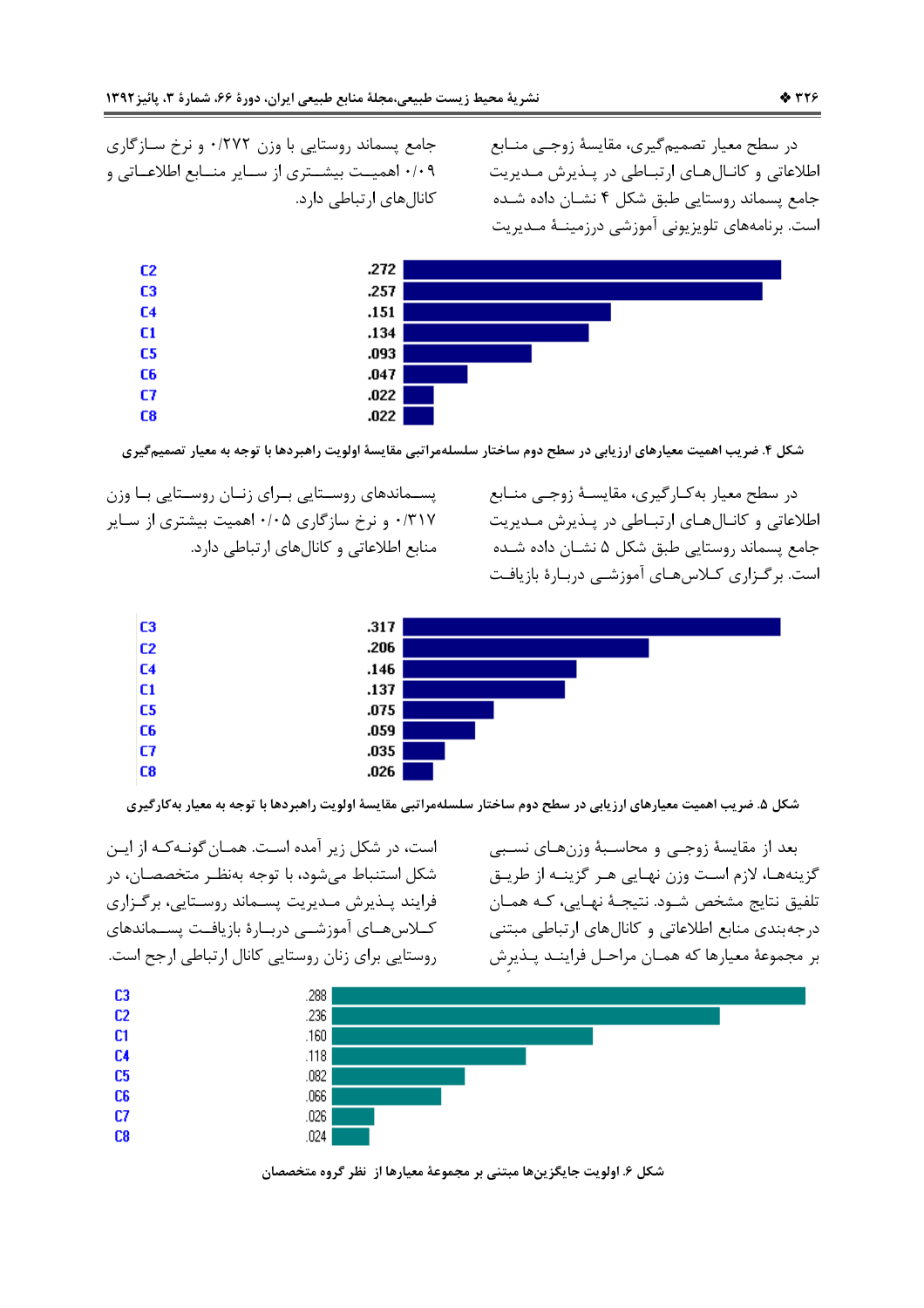با توجه به بررسیهای انجامشده و درجه بندیهـای بالا، هشت سناريو جدول ١ مطرح شـد كـه همـۀ ايـن گزینهها با توجه به معیارها و عملیاتهای بـالا صـورت

گرفته است و درنهایت براساس تصمیم گیـری گروهـی با فرآیند تحلیل سلسلهمراتبی، سناریو برتر، کـه همـان سناريو شمارهٔ يک است، مشخص شد.

|  | جدول ۱. سناریوهای پیشنهادی برای استفاده از منابع اطلاعاتی و کانالهای ارتباطی برای پذیرش مدیریت پسماند روستایی |  |  |
|--|---------------------------------------------------------------------------------------------------------------|--|--|
|--|---------------------------------------------------------------------------------------------------------------|--|--|

| بەكارگىرىI4                                        | تصمیم <i>گ</i> یریI3                                                        | ترغيبI2                             | $\overline{\phantom{a}}$ $\overline{\phantom{a}}$ $\overline{\phantom{a}}$ $\overline{\phantom{a}}$ $\overline{\phantom{a}}$ $\overline{\phantom{a}}$ $\overline{\phantom{a}}$ $\overline{\phantom{a}}$ $\overline{\phantom{a}}$ $\overline{\phantom{a}}$ $\overline{\phantom{a}}$ $\overline{\phantom{a}}$ $\overline{\phantom{a}}$ $\overline{\phantom{a}}$ $\overline{\phantom{a}}$ $\overline{\phantom{a}}$ $\overline{\phantom{a}}$ $\overline{\phantom{a}}$ $\overline$ |        |
|----------------------------------------------------|-----------------------------------------------------------------------------|-------------------------------------|-------------------------------------------------------------------------------------------------------------------------------------------------------------------------------------------------------------------------------------------------------------------------------------------------------------------------------------------------------------------------------------------------------------------------------------------------------------------------------|--------|
| C3= برگزاری کلاسهای                                | برنامــههــاي تلويزيــوني $=\!$                                             | C3= برگزاری کلاسهای                 | C3= برگزاری کلاسهای                                                                                                                                                                                                                                                                                                                                                                                                                                                           |        |
| أموزشــي دربــارهٔ بازيافـت                        | آموزشــى درزمينـــهٔ مــديريت                                               | أموزشــي دربــارهٔ بازيافــت        | أموزشمي دربارة بازيافت                                                                                                                                                                                                                                                                                                                                                                                                                                                        | سناريو |
| پسماندهای روستایی برای                             | جامع پسماند روستايي                                                         | پسماندهای روستایی برای              | پسماندهای روستایی برای                                                                                                                                                                                                                                                                                                                                                                                                                                                        | اول    |
| زنان روستايي                                       |                                                                             | زنان روستايي                        | زنان روستايي                                                                                                                                                                                                                                                                                                                                                                                                                                                                  |        |
| برنامەھاي تلويزيونى $=\!\mathbb{C}2$               | C3=برگزاری کلاسهــای                                                        | برنامەھاي تلويزيونى $=\!\!C2$       | برنامەھاي تلويزيونى $=\!\!C2$                                                                                                                                                                                                                                                                                                                                                                                                                                                 | سناريو |
| آموزشى درزمينة مـديريت                             | أموزشــــى دربــــارة بازيافــــت                                           | أموزشى درزمينهٔ مـديريت             | أموزشى درزمينهٔ مـديريت                                                                                                                                                                                                                                                                                                                                                                                                                                                       |        |
| جامع پسماند روستايي                                | پسماندهای روستایی برای زنان                                                 | جامع پسماند روستايي                 | جامع پسماند روستايي                                                                                                                                                                                                                                                                                                                                                                                                                                                           | دوم    |
|                                                    |                                                                             | پوســتر و بروشــور $=\!\mathbb{C}1$ | پوســتر و بروشــور $=\!\mathbb{C}1$                                                                                                                                                                                                                                                                                                                                                                                                                                           |        |
|                                                    | C4= دايركردن مراكز مـديريت     C4= دايركــــردن مراكــــز                   | درزمينهٔ مـديريت جـامع              | درزمينهٔ مـديريت جـامع                                                                                                                                                                                                                                                                                                                                                                                                                                                        | سناريو |
|                                                    | پسماند در روستاها مستسلم مدیریت پسماند در روستاها                           | پسماند روستايي                      | پسماند روستایی                                                                                                                                                                                                                                                                                                                                                                                                                                                                | سوم    |
|                                                    | پوســـــتر و بروشــــــور     C1= پوســـتر و بروشـــور $\!=\!\!\mathbf{C}1$ | C4= دايركـردن مراكـز                | C4= دايركـردن مراكـز                                                                                                                                                                                                                                                                                                                                                                                                                                                          |        |
| درزمينــهٔ مـديريت جــامع                          | درزمينــــهٔ مـــديريت جــــامع                                             | مــــديريت پســــماند در            | مــــديريت پســــماند در                                                                                                                                                                                                                                                                                                                                                                                                                                                      | سناريو |
|                                                    | پسماند روستایی مستاند روستایی                                               | روستاها                             | روستاها                                                                                                                                                                                                                                                                                                                                                                                                                                                                       | چهارم  |
| ____<br>=C5=برگزاري نمايشگاههـاي                   | C5=برگـزاري نمايشــگاههــاي                                                 | C5=برگـــــــــــــــزاري           | C5=برگــــــــــــــزارى                                                                                                                                                                                                                                                                                                                                                                                                                                                      |        |
| محلــى درزمينـــهٔ مــديريت                        | محلى درزمينة مـديريت پسـماند                                                | نمایشـــگاههـــای محلـــی           | نمایشـــگاههـــای محلـــی                                                                                                                                                                                                                                                                                                                                                                                                                                                     | سناريو |
|                                                    | برای روستاییان مسماند برای روستاییان                                        | درزمينــهٔ مــديريت پســماند        | درزمينــهٔ مــديريت پســماند                                                                                                                                                                                                                                                                                                                                                                                                                                                  | پنجم   |
|                                                    |                                                                             | براي روستاييان                      | برای روستاییان                                                                                                                                                                                                                                                                                                                                                                                                                                                                |        |
| C6= احـــــداث مكـــــان                           | C6= احـداث مكـان مناسـب                                                     | احــــداث مكــــان ${=}$            | C6= احـــداث مكــــان                                                                                                                                                                                                                                                                                                                                                                                                                                                         | سناريو |
| مناسـب بـراي تفكيــك و                             | بـرای تفکیــک و بازیافــت در                                                | مناسب بـرای تفکیـک و                | مناسب بـرای تفکیـک و                                                                                                                                                                                                                                                                                                                                                                                                                                                          |        |
|                                                    |                                                                             | بازیافت در روستاها                  | بازیافت در روستاها                                                                                                                                                                                                                                                                                                                                                                                                                                                            | ششم    |
| نصب تابلو درزمينــهٔ $=$                           |                                                                             | نصـــــب تـــــــابلو $=$ C7        | نصـــــب تـــــــابلو $=$ C7                                                                                                                                                                                                                                                                                                                                                                                                                                                  |        |
| مديريت پسـماند در نقــاط                           | C8= برگـزاري مسـابقههـا و                                                   | درزمينهٔ مديريت پسماند              | درزمينة مديريت پسماند                                                                                                                                                                                                                                                                                                                                                                                                                                                         | سناريو |
| گونـاگون روســتاها بــراي                          | دورەھــاى آموزشــى مــديريت                                                 | در نقـــــاط گونــــــاگون          | در نقـــــاط گونـــــاگون                                                                                                                                                                                                                                                                                                                                                                                                                                                     |        |
| اطــــلاع هرچـــــه بيشــــتر                      | پســماند در مدرســههــا بــرای                                              | روســتاها بــراي اطــلاع            | روســتاها بـراي اطــلاع                                                                                                                                                                                                                                                                                                                                                                                                                                                       | هفتم   |
| روستاييان                                          | دانشأموزان روستايي                                                          | هرچه بیشتر روستاییان                | هرچه بیشتر روستاییان                                                                                                                                                                                                                                                                                                                                                                                                                                                          |        |
|                                                    |                                                                             | C8=برگزاری مسابقه هـا               |                                                                                                                                                                                                                                                                                                                                                                                                                                                                               |        |
| C8=برگزاری مسابقههای و<br>دورەھاى آموزشــى مـديريت | C7=نصـــب تـــابلو درزمينــــهٔ<br>مـــديريت پســـماند در نقــــاط          | و دورههــــاي آموزشــــي            | C8=برگزاري مسابقهها و<br>دورەھاى آموزشى مديريت                                                                                                                                                                                                                                                                                                                                                                                                                                |        |
| پسماند در مدرسـههـا بـرای                          | گونـاگون روسـتاها بـراي اطـلاع                                              | مـــــديريت پســـــماند در          |                                                                                                                                                                                                                                                                                                                                                                                                                                                                               | سناريو |
|                                                    | هرچه بیشتر روستاییان                                                        | مدرســـــههــــا بـــــراي          | پسماند در مدرسهها بـرای                                                                                                                                                                                                                                                                                                                                                                                                                                                       | هشتم   |
| دانش آموزان روستايي                                |                                                                             | دانشأموزان                          | دانش آموزان                                                                                                                                                                                                                                                                                                                                                                                                                                                                   |        |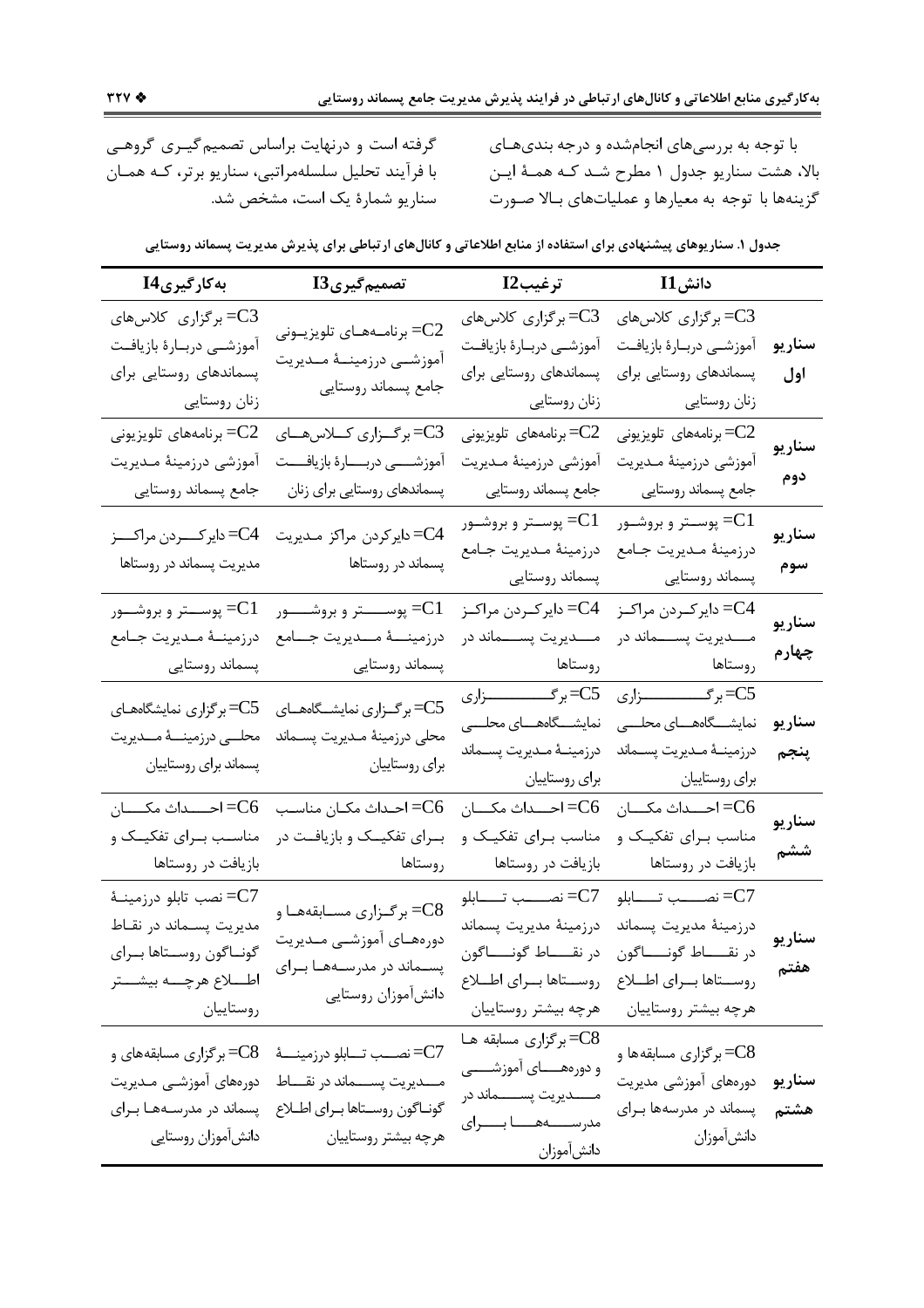# ۴. بحث و نتیجه گیری

طبق نتایج بهدستآمده مبتنی بر نظـر متخصصـان در مورد اهمیت مراحل فرایند پذیرش مدیریت پسماند که منطبق بر الگوی اشاعه نوآوری راجـرز بـهدسـت آمـده است، مراحـل يــذيرش بــهترتيــب دانــش، ترغيــب، تصمیم گیـری و بـهکـارگیری عنـوان شـد و بیشـترین اهميت به مرحلهٔ دانـش اختصـاص يافـت. درواقـع، در مرحلهٔ دانش کسب آگاهی روی میدهد و فرد بهصورت فعال يا منفعل در معرض نوآوري قرار مـي٤گيــرد. پــس این مرحله از ارجحیت بالایی برخوردار است.

درمورد استفاده از منـابع اطلاعـاتی و کانـالهـای ارتباطی در فرایند پذیرش میتوان فراینـد پـذیرش را بهصورت یک پیوستار دید و برای کل فرایند پذیرش، با توجـه بـه منـابع اطلاعـاتي وكانـالهـاي ارتبـاطي، سناريويي ارائه داد يا اينكه به هر مرحله بهطور مستقل نگریست و مراتب مربوط به هر مرحله از فرایند پذیرش را مطرح کرد.

با تعمق و دقت به نتـايج بـهدسـتآمـده از هريـک از مراحل فرایند پذیرش (معیارها)، می توان بیان کرد کـه در همهٔ مراحل، بـا کمـی تغییـرات، ارجحیـت بـهترتیـب در استفاده از منابع اطلاعاتي يا كانـالهـاي ارتبـاطي جمعـي مثل دورههای آموزشی و برنامـههـای تلویزیـونی اسـت و منابع اطلاعاتی یا کانال های ارتبــاطی ســازمانی در مراتـب پایینتری قرار گرفتند کـه بـا یافتـههـای Nooripoor و همكاران (2008)، Rezvanfar و 2009)Sookhtanlo و Rezvanfar و Zare(2006 مطابقت دارد. بنـابراين، منابع اطلاعاتی و کانالهـای ارتبـاطی، کـه بیشـتر جنبـهٔ آموزشي و آگاهي بخشي داشــتند، در مراتـب اول و منــابع اطلاعــاتي و كانــالهــاي ارتبــاطي، كــه جنبــهٔ اجرايــي و زیرساختی داشتند، در درجات آخر قرار گرفتنـد. درمـورد منابع اطلاعاتی و کانالهای ارتبـاطی، منـابعی کـه دارای مرجعیت و اعتبار بیشتری بودند در مراتب نخست و منابع

اطلاعاتی کـه ارجحیـت پـایینتری داشـتند در درجـات ياپينټر قرار گرفتند.

درمورد منابع اطلاعاتی و کانالهای ارتباطی کـه در کل فرایند پذیرش مورد استفاده قرار می گیرند، با توجه بهنظر متخصصان و درنظر گرفتن فرایند پذیرش بهمثابهٔ يک پيوستار و با توجه به گزينـههـا و معيارهـا، هشـت سناریو بهدست آمـد کـه درواقـع سـناریو اول از نظـر متخصصان ارجح بود و پیشـنهاد مـیشـود در فراینـد پذیرش مدیریت پسماند روستایی مـورد اسـتفاده قـرار گیرد. طبق سناریو برتر، متخصصان پیشنهاد کردند که در مراحـل دانـش و ترغيـب از برگـزاري كـلاسهـاي آموزشی برای بازیافت پسـماندهای روسـتایی اسـتفاده شود و مخاطبان این دورهها را زنان روسـتایی تشـکیل دهنـد. زيـرا در آغـاز پـذيرش يـک نـوآوري، تعـاملات بهوسیلهٔ مراکز بیرونی شکل مےگیرد کـه کانـالهـا و منابع سازمانی|ند، زیرا خارج از نظام سنتی اطلاع رسانی قرار دارند. در مرحلهٔ تصمیمگیری که فرد مختار است نوآوری را بپذیرد یا رد کند، عوامل محیطی مےتوانند تأثیر گذار باشند. در این مرحله، استفاده از برنامـههـای آموزشي تلويزيوني ارجح است، زيرا از معتبرترين منابع اطلاعاتی و کانالهای ارتباطی|ند و بهطـور غیرمسـتقیم در رفتار افراد تأثير ميگذارند. اما در مرحلهٔ بهكارگيري نوآوری، برگزاری دورههای آموزشی بهمثابهٔ یـک کانــال ارتباطی مطرح است، زیرا در این مرحله بـرای بـهاجـرا درآوردن نوآوری، مخاطبان به دانش عملی نیـاز دارنـد تا تداوم در پذیرش دیده شود.

با توجه بـه فرضـيههـاي Hornik (1989)، فرضـيهٔ "ضـرورت عامــل بــراي تأثيرهــاي رســانههــا" بــا نتــايج بهدستآمده همخواني دارد؛ يعني وسايل ارتباط جمعى (منابع اطلاعاتی یا کانالهای ارتباطی جمعی) مؤثرند، اما تأثير آنها فقط با حضور يـک عامـل محيطـي (منــابع اطلاعاتی یا کانال های ارتباطی سازمانی) بروز می کند.